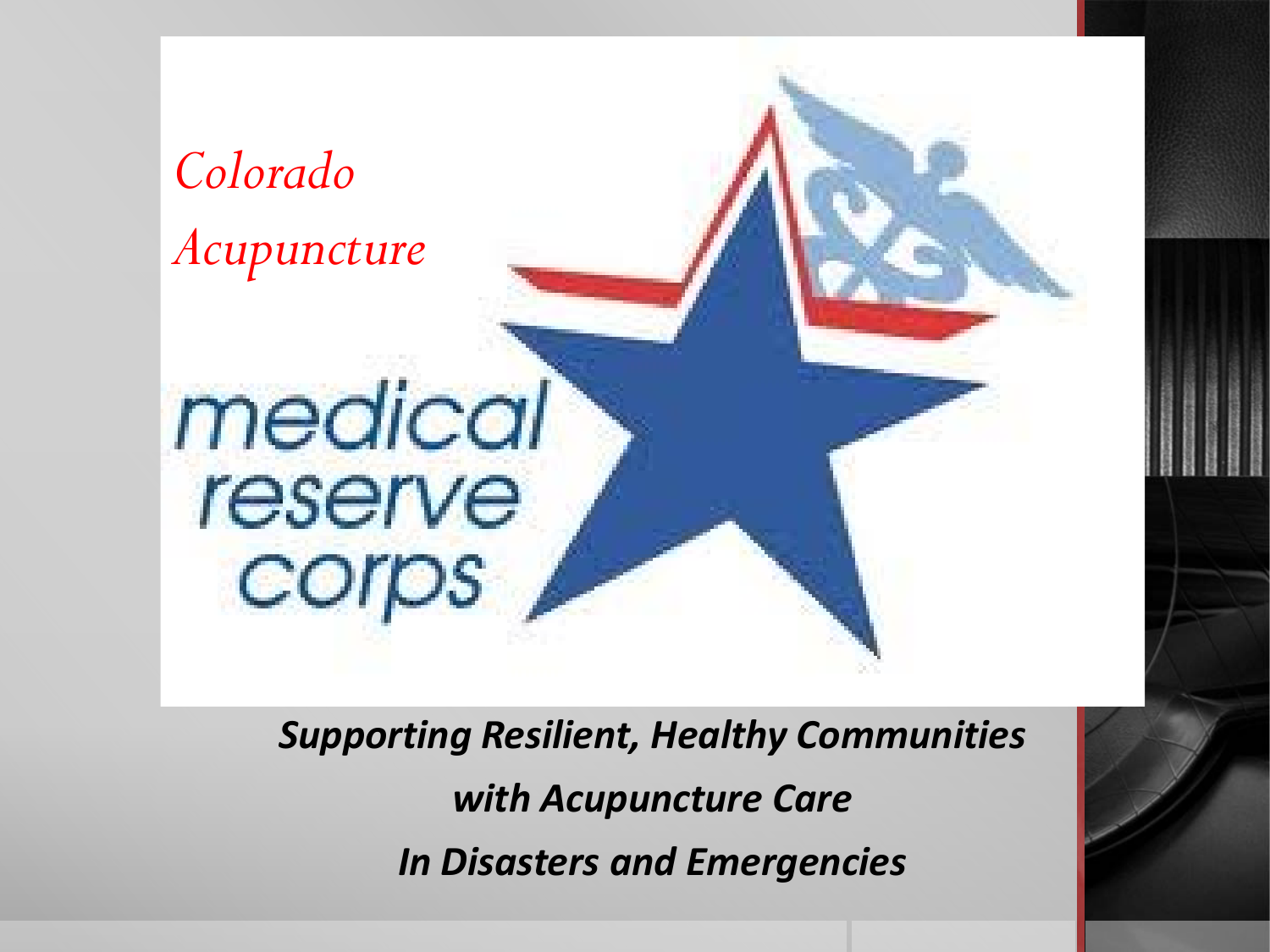### **MRC Units are everywhere, but Colorado has the only Acupuncture-Specific MRC in the U.S.!**



970 units nation-wide and over 200,000 volunteers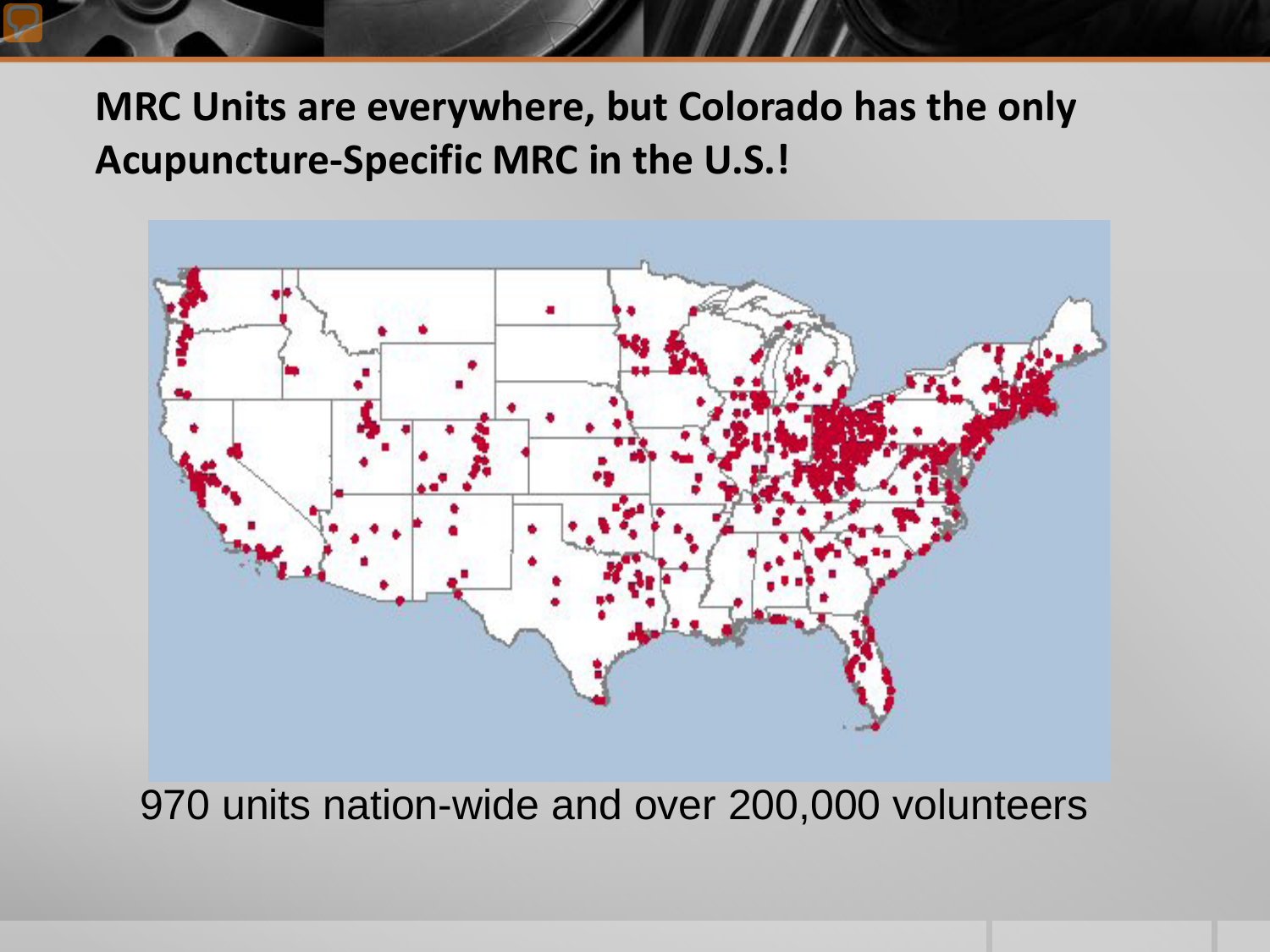## Core Statements



- **Vision:** By proving the NADA protocol treatment, the resilience and independence of individuals affected by disaster is fostered and restored such that they may rebuild their lives and communities in health and dignity.
- **Mission:** The mission of the CAMRC is to provide treatment to evacuees, first responders, and others by licensed acupuncturists and NADA providers using the five needle ear protocol (NADA Protocol) during events and educate communities on the benefit of the NADA protocol. CAMRC volunteers will be requested to joint their local MRC if one is available.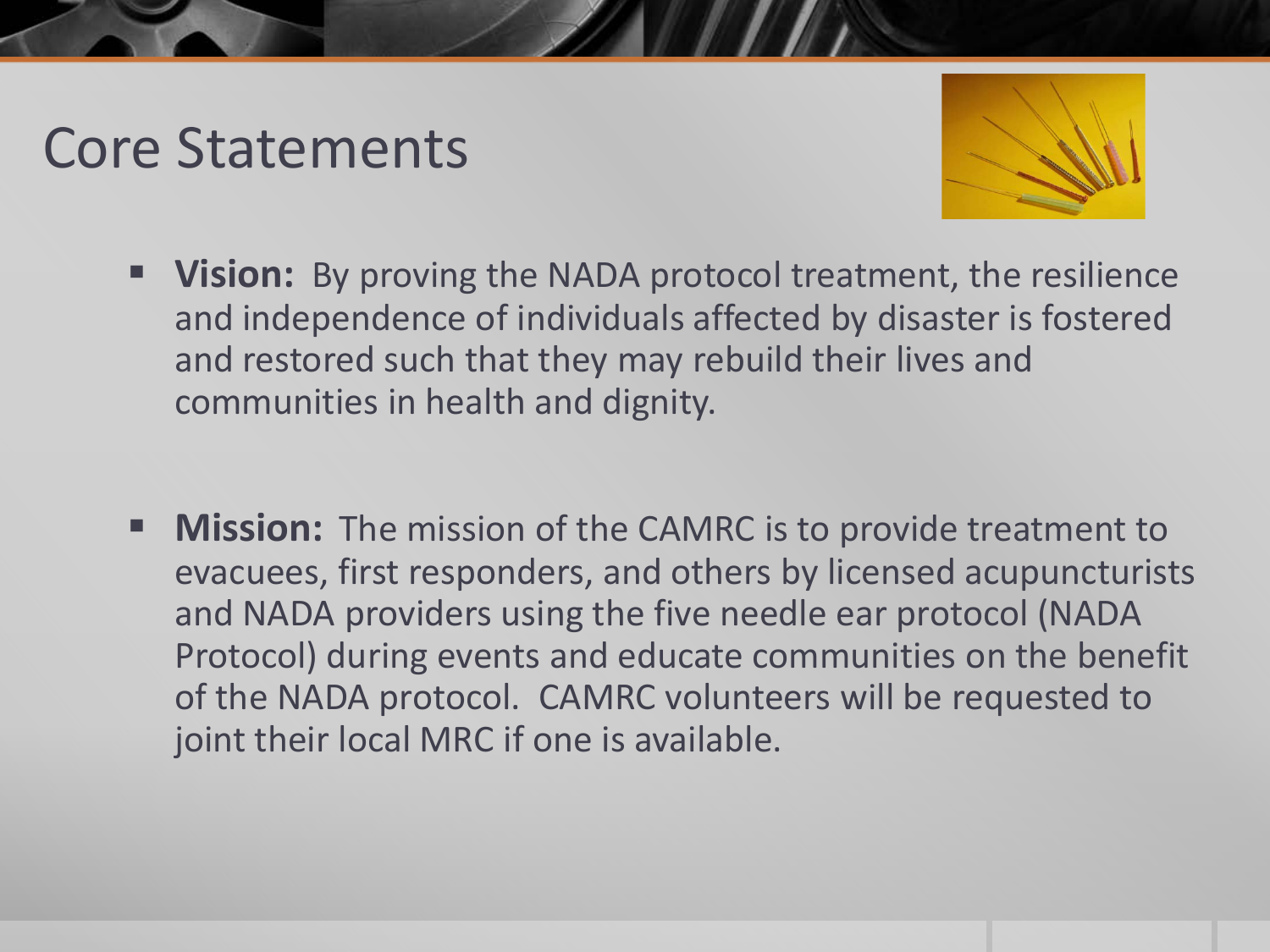### Who We Are

- Volunteer acupuncturists and health care professionals with NADA training. We set-up mobile clinics during disaster situations and offer free ear acupuncture treatments (NADA Protocol) that help people cope.
- Our group is actively working with partners, such as local health departments, emergency response, schools, police and fire departments, hospitals, and others to integrate our volunteers in emergency and disaster events.
- Provide education and community outreach to encourage use of acupuncture and NADA protocol in assisting victims, first responders, and other personnel in events.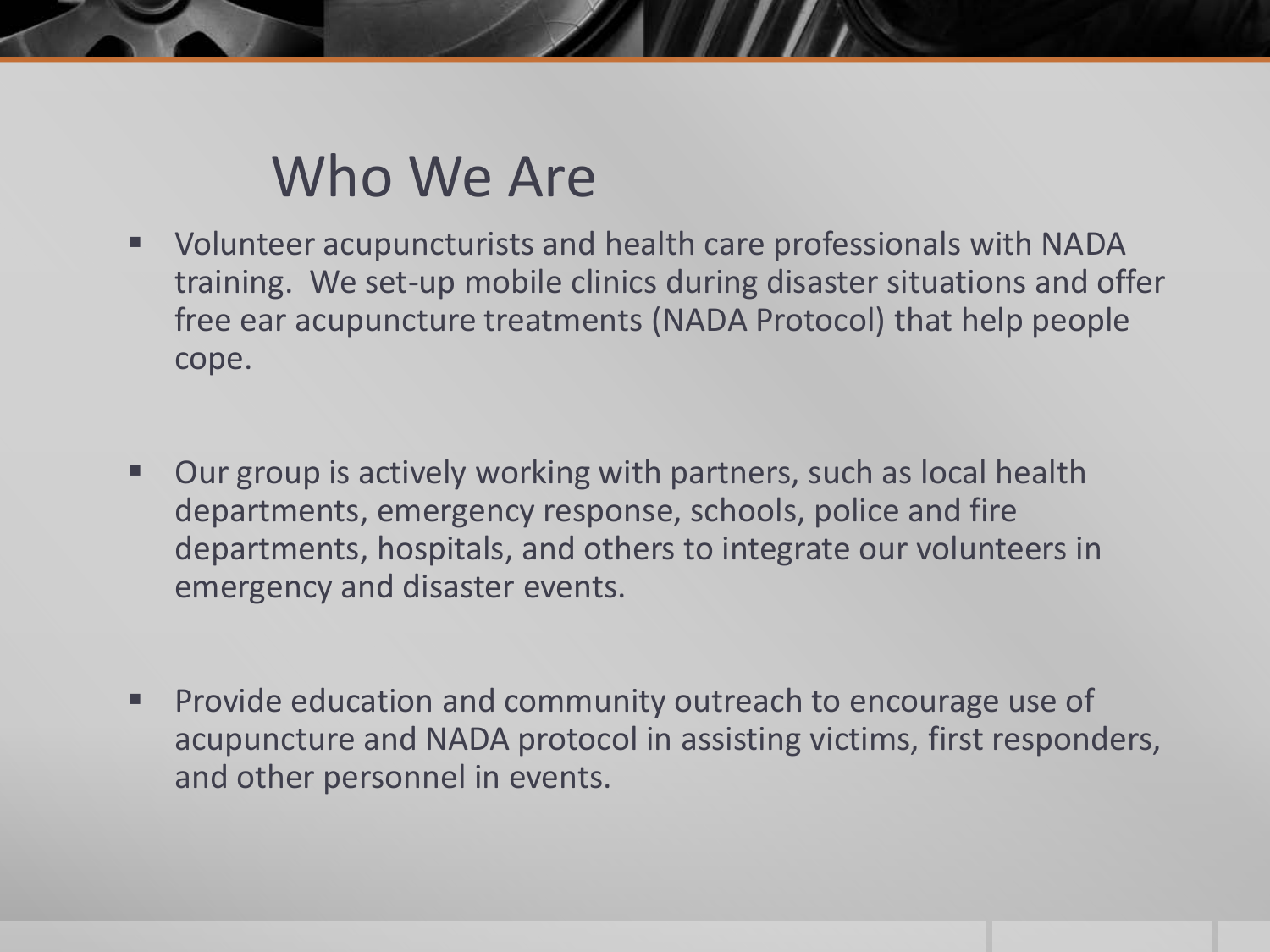

## **Why in Colorado? Why Now?**

 $\mathcal{L}(\mathcal{L})$ 



Helicopter Pilots at Incident Command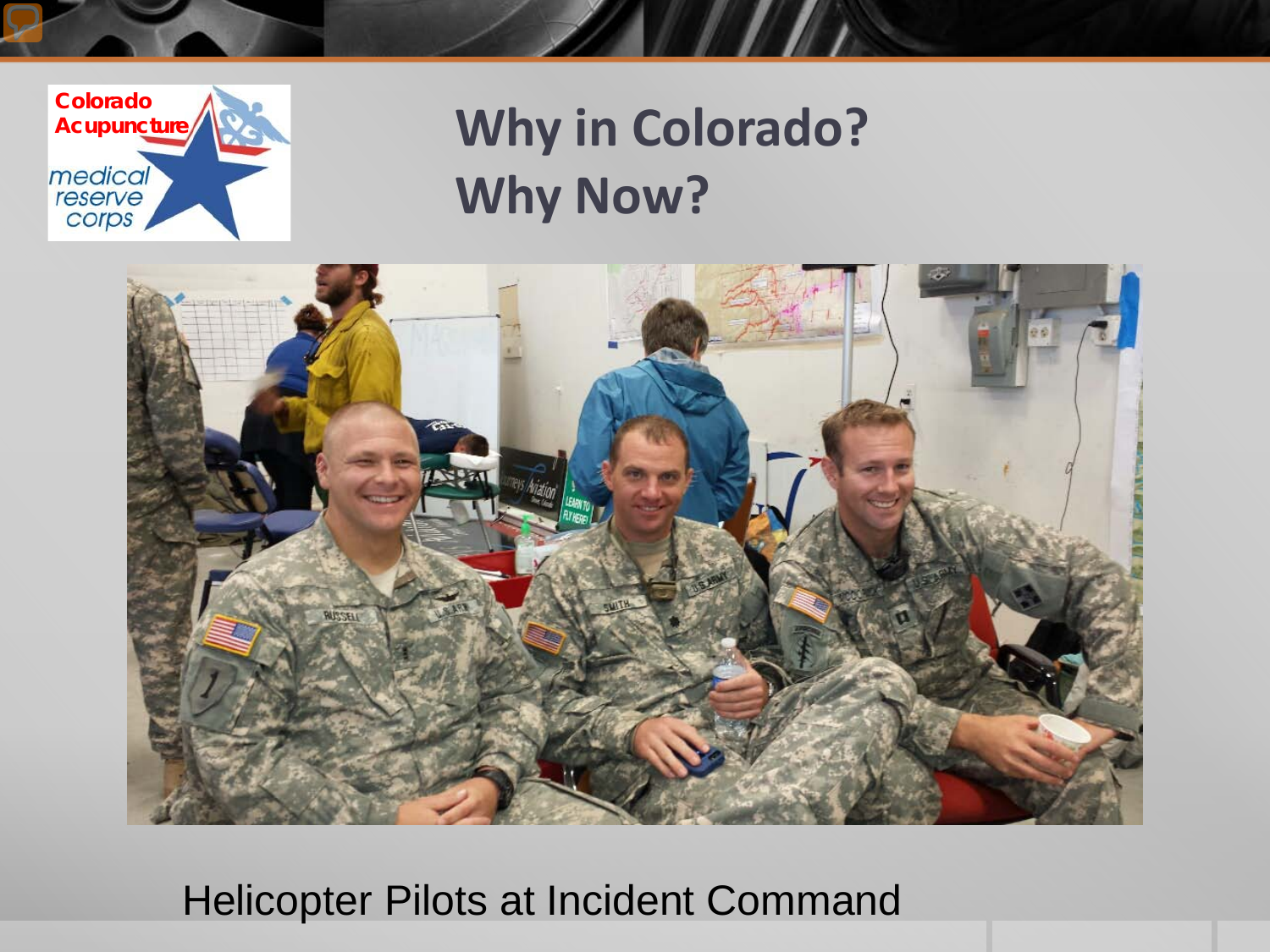## **History**



- Volunteer acupuncturists "informally" mobilize in Fort Collins and Colorado Springs during the High Park and Waldo Canyon Fires.
- Aurora Movie Theater Shootings
- **Black Forest Fire**
- **Boulder County Flooding**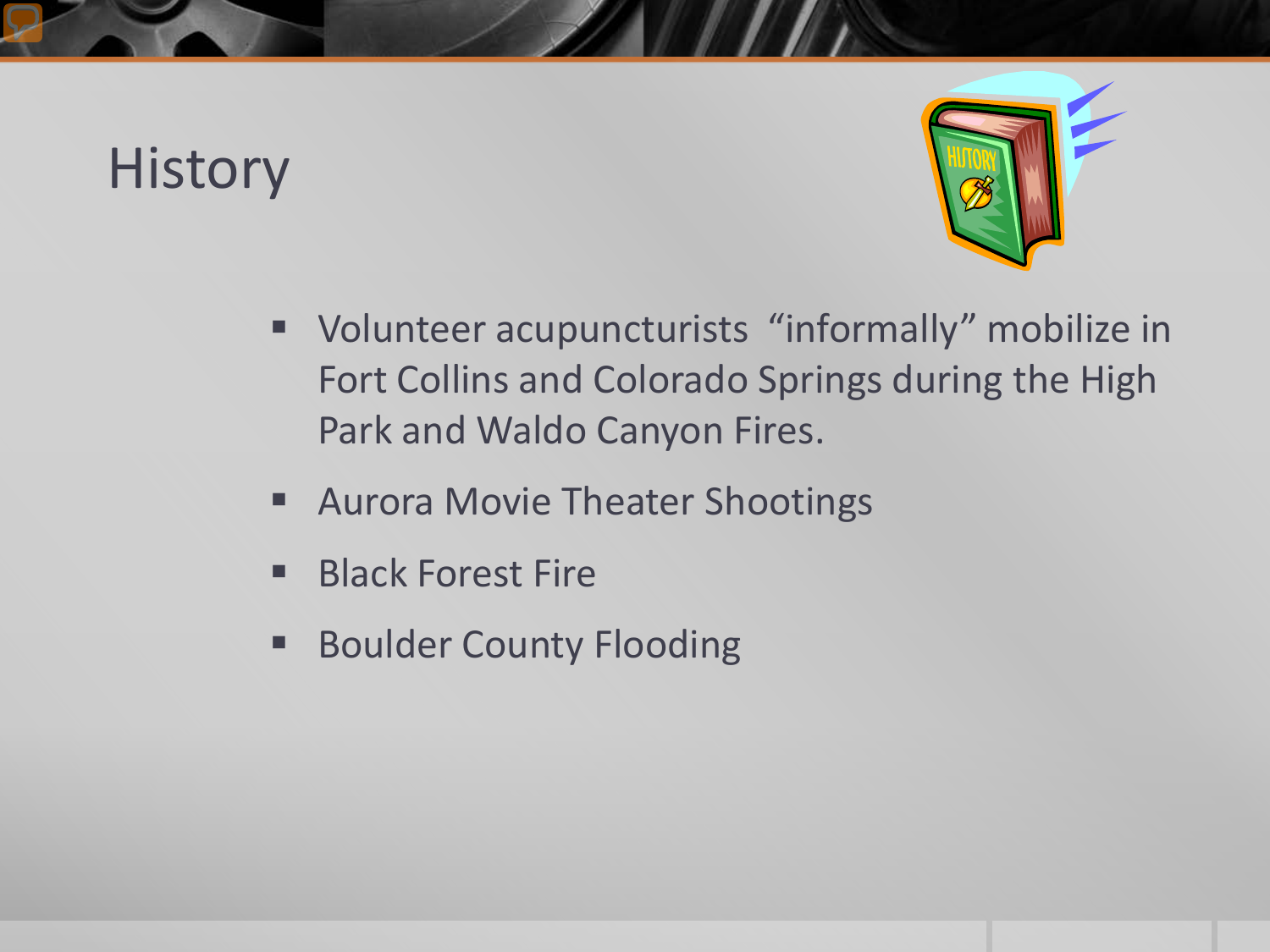# Pivotal Event: Boulder County Flood

- Call from OEM
- Over 1500 people treated in one month
- Meeting with BCMRC and state Volunteer Coordinator
- Meeting with Regional Coordinator
- Application for MRC: Approval from Captain Tassato in January 2014
- Role Model for other states/Acupuncture MRC's in the country
- Written into BCPH and OEM Disaster Plans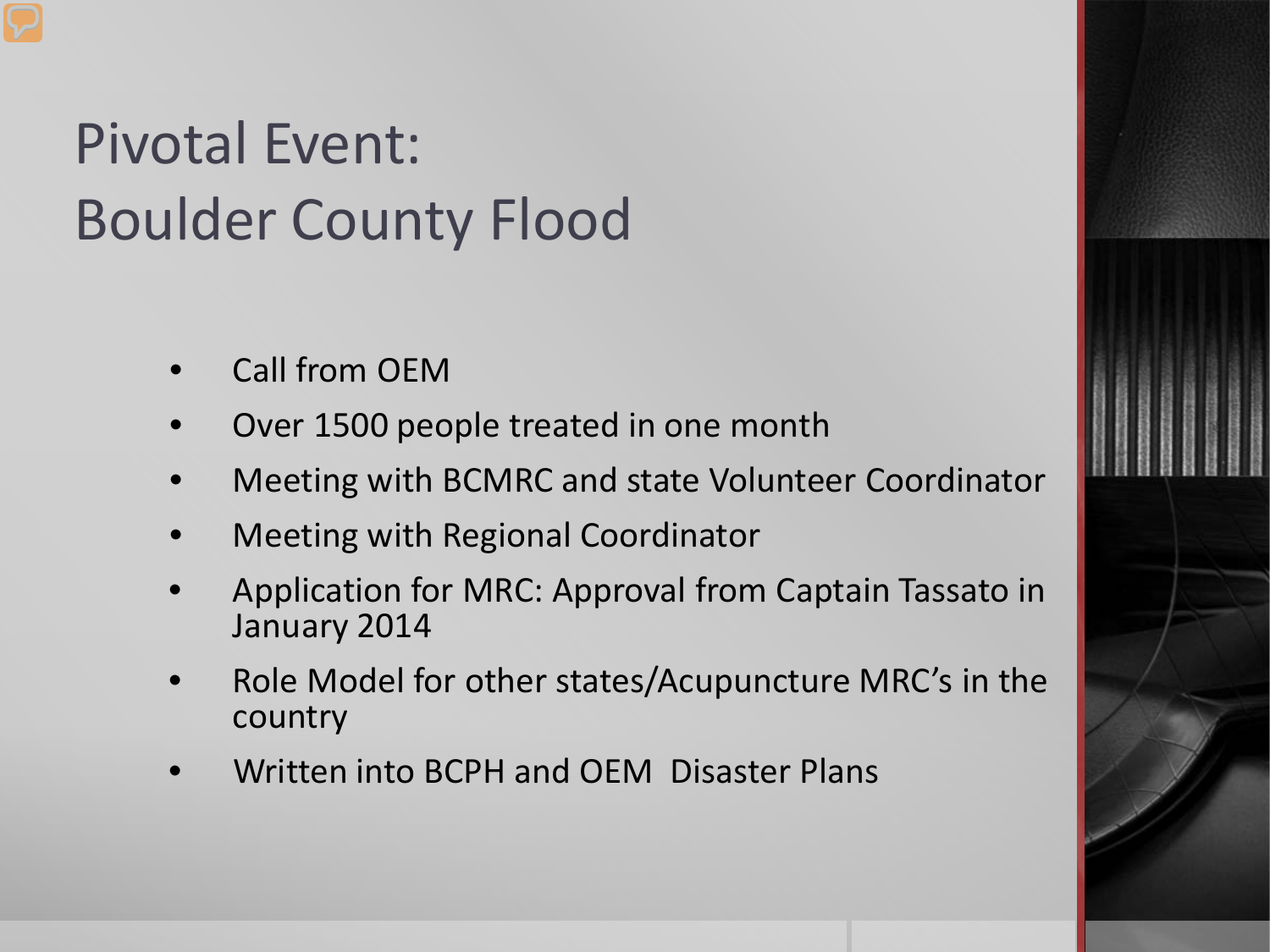### Incident Command Search and Rescue Teams

 $\mathcal{L}$ 

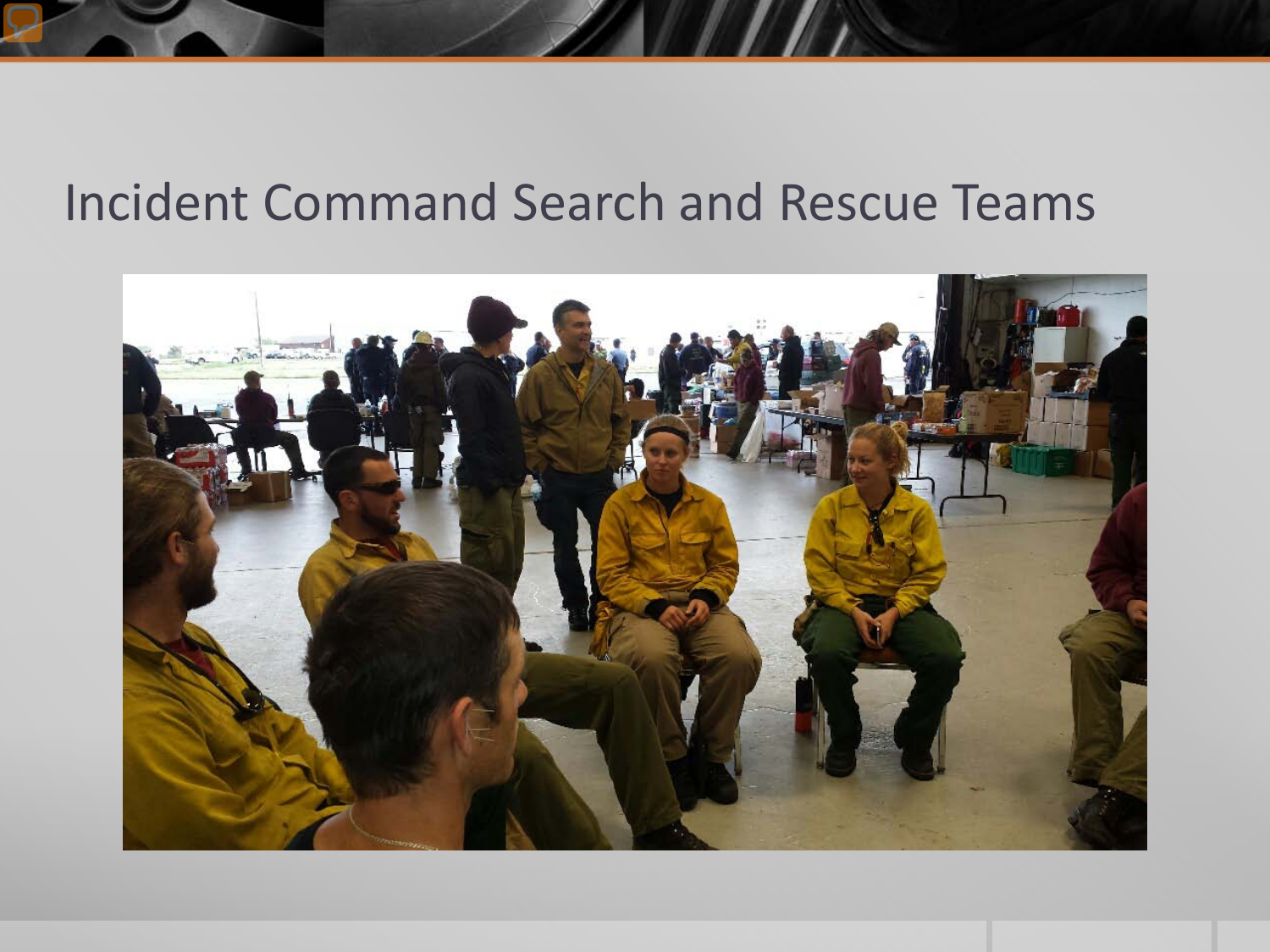#### **CAMRC Unit Structure:**

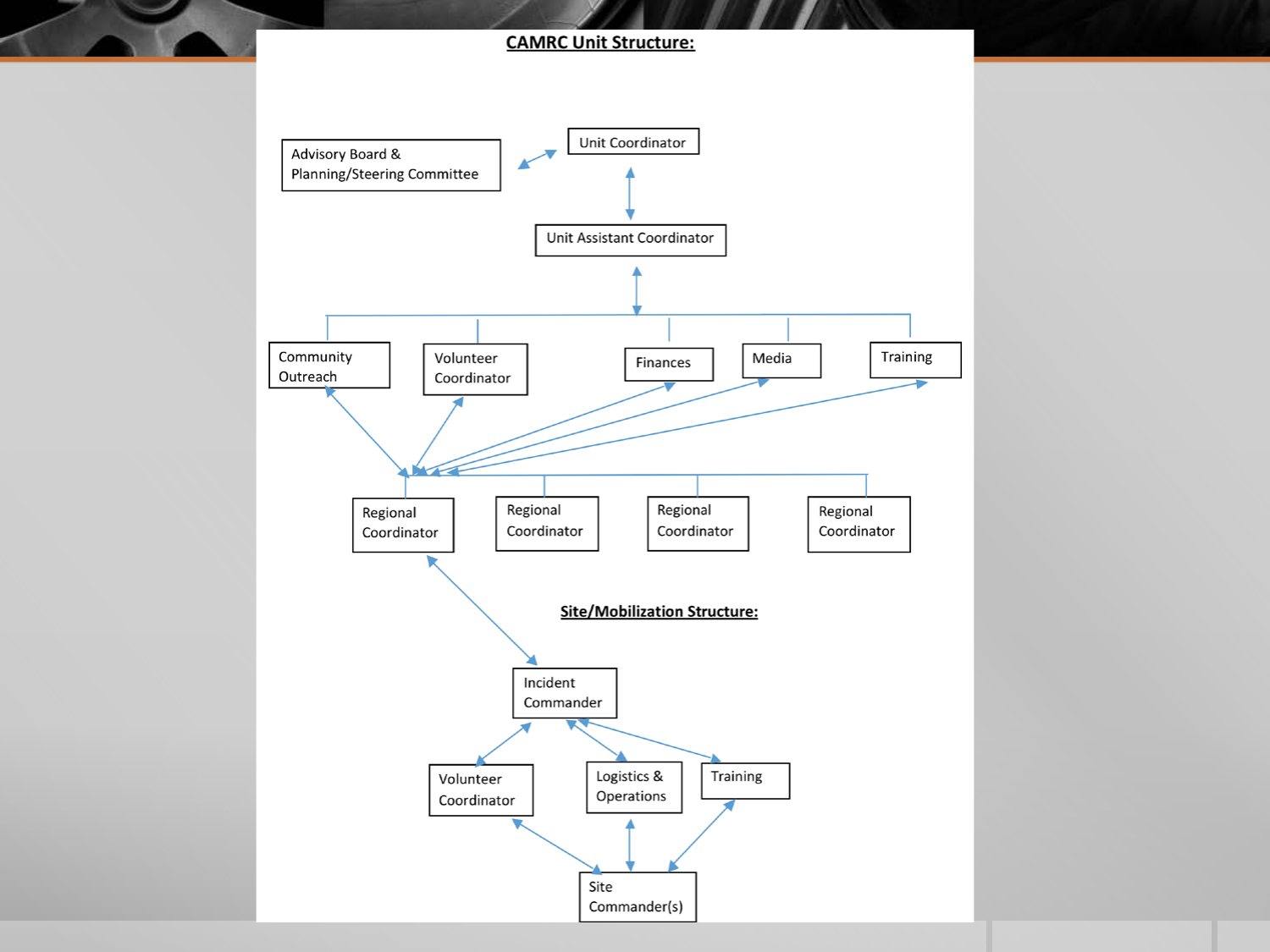## CAMRC Requirements for Volunteers

CAMRC is requiring their volunteers to have the following courses and action items in place:

Join **Colorado Acupuncture MRC (CAMRC)** and your **local MRC**  (if available) through the Colorado Volunteer Mobilizer (CVM).

Go to: [https://covolunteers.state.co.us/,](https://covolunteers.state.co.us/) and click on the "Register" button if you have not already.

**Join Facebook** to connect with CAMRC group Facebook page. Please send an e-mail request to Jacqui to connect at: jacqui@setthechifree.com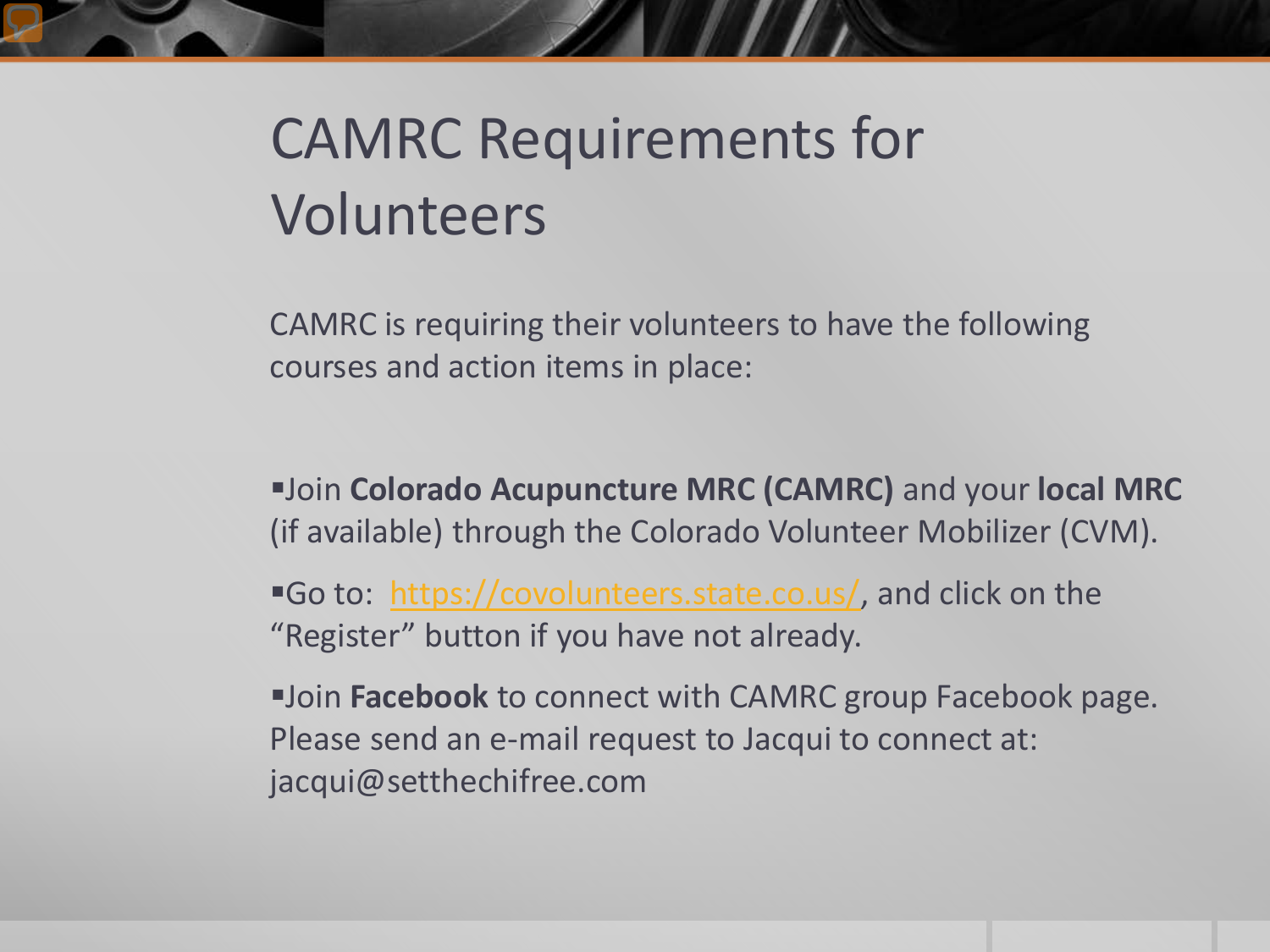## CAMRC Requirements for Volunteers

- Attend **CAMRC training**
- **Take ICS-100 and 700** training from the National Incident Management Systems through FEMA. They are online at [http://training.fema.gov/IS/NIMS.aspx.](http://training.fema.gov/IS/NIMS.aspx)
- **Psychological First Aid** is strongly recommended and available online at: http://learn.nctsn.org/course/category.php?id=11
- Once finished, please keep digital copies of the certificates of completion and upload them into the CVM database.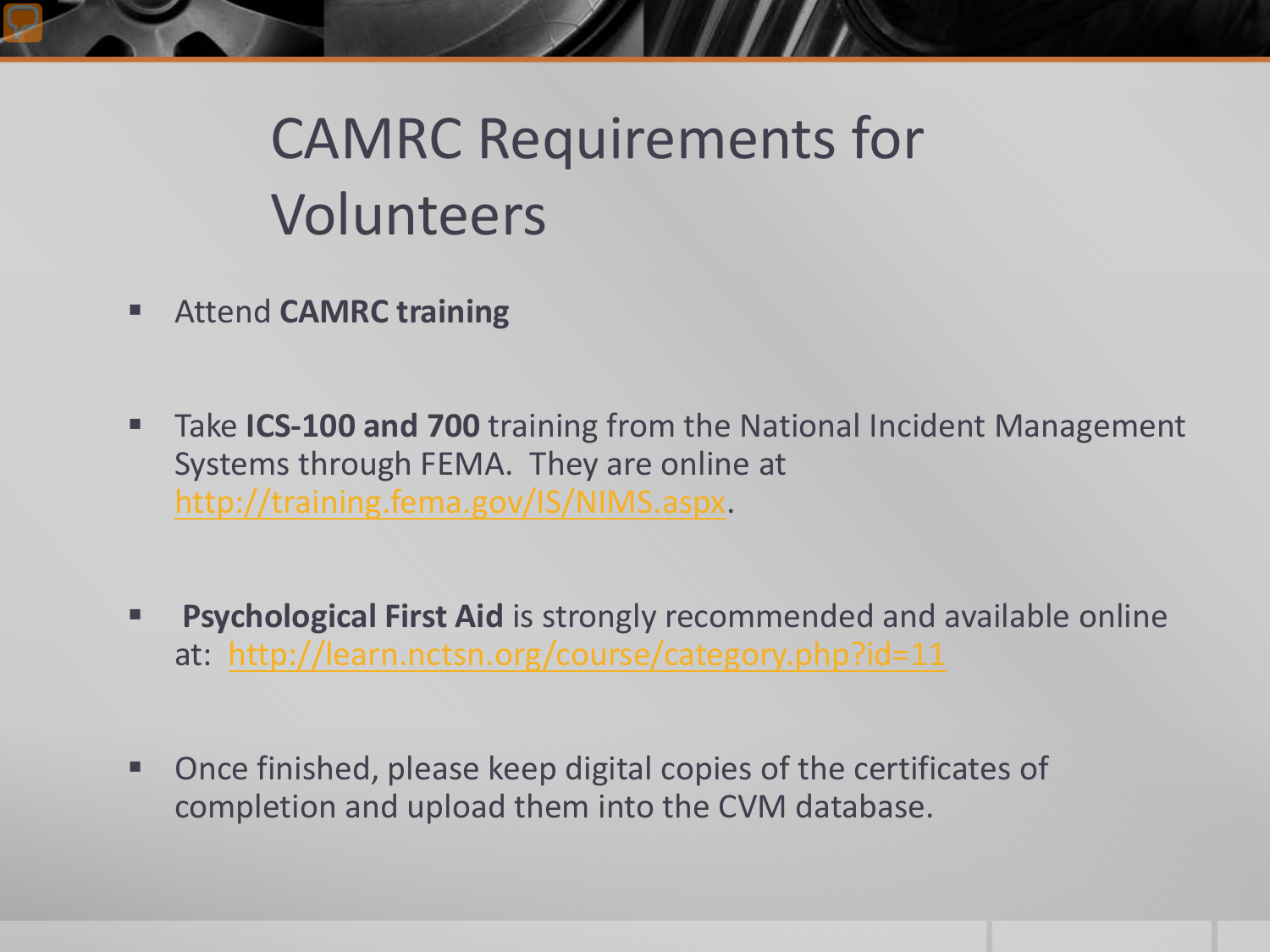# CAMRC Requirements for Volunteers

- A current healthcare provider license, and if not an L. Ac., a NADA certificate number. A current CPR card is highly recommended.
- **Proof of Malpractice Liability Insurance covering** out of office service must be provided – please consult your malpractice carrier.
- **Practice in drills/local events to upkeep skills.**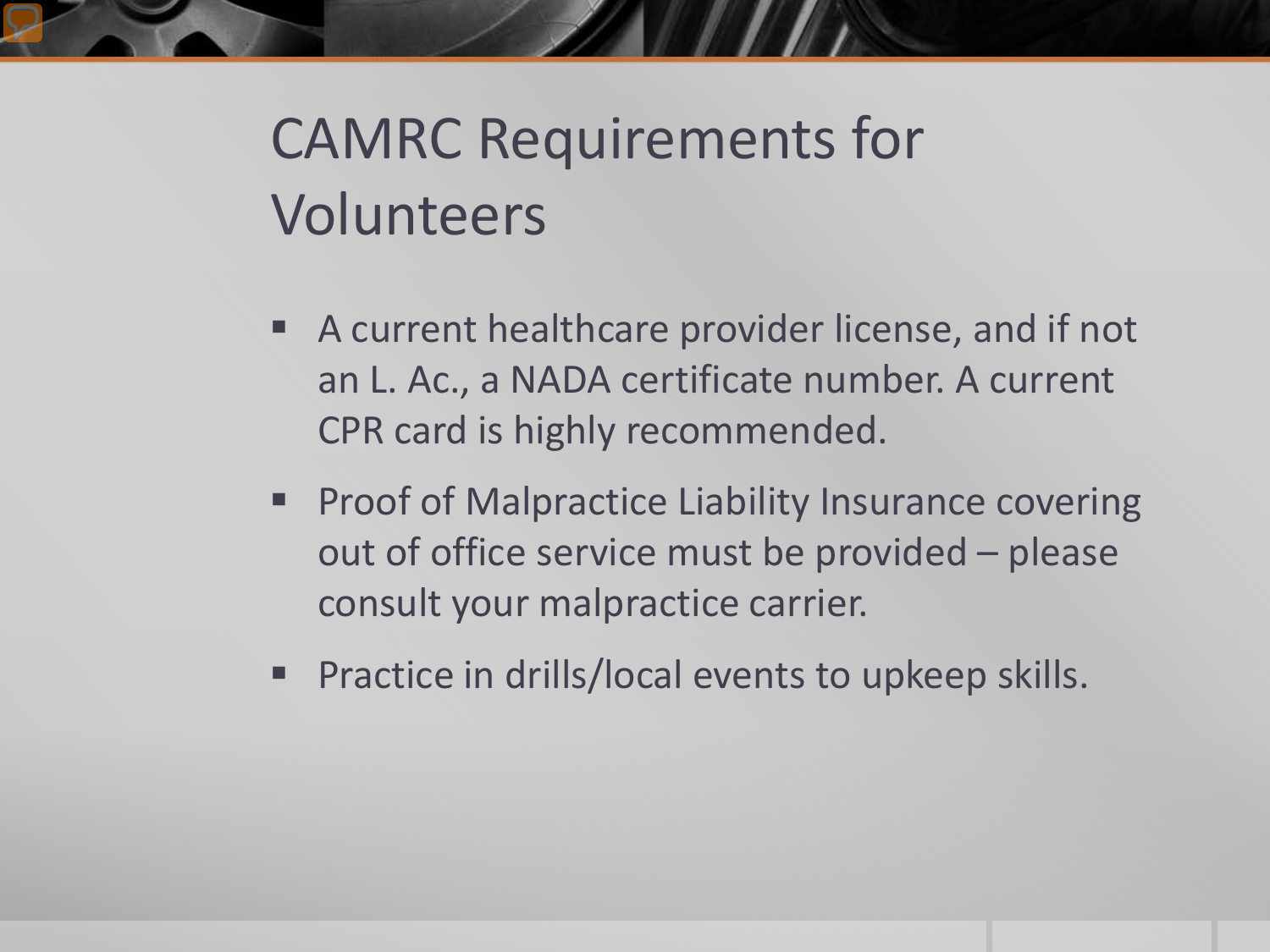## Longmont Police Women



**All Allen**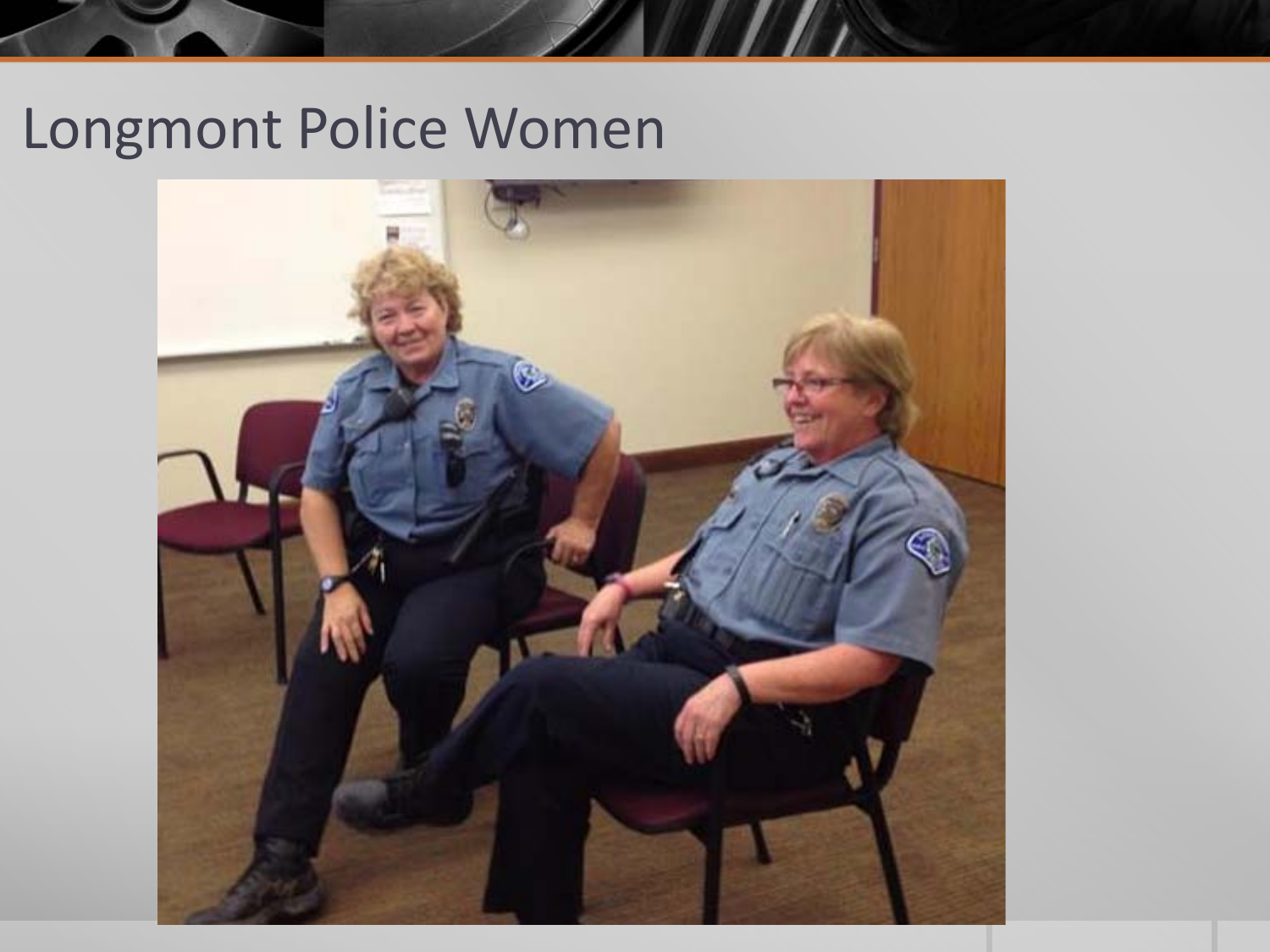### Incident Command Support Staff for Evacuees

 $\mathcal{L}$